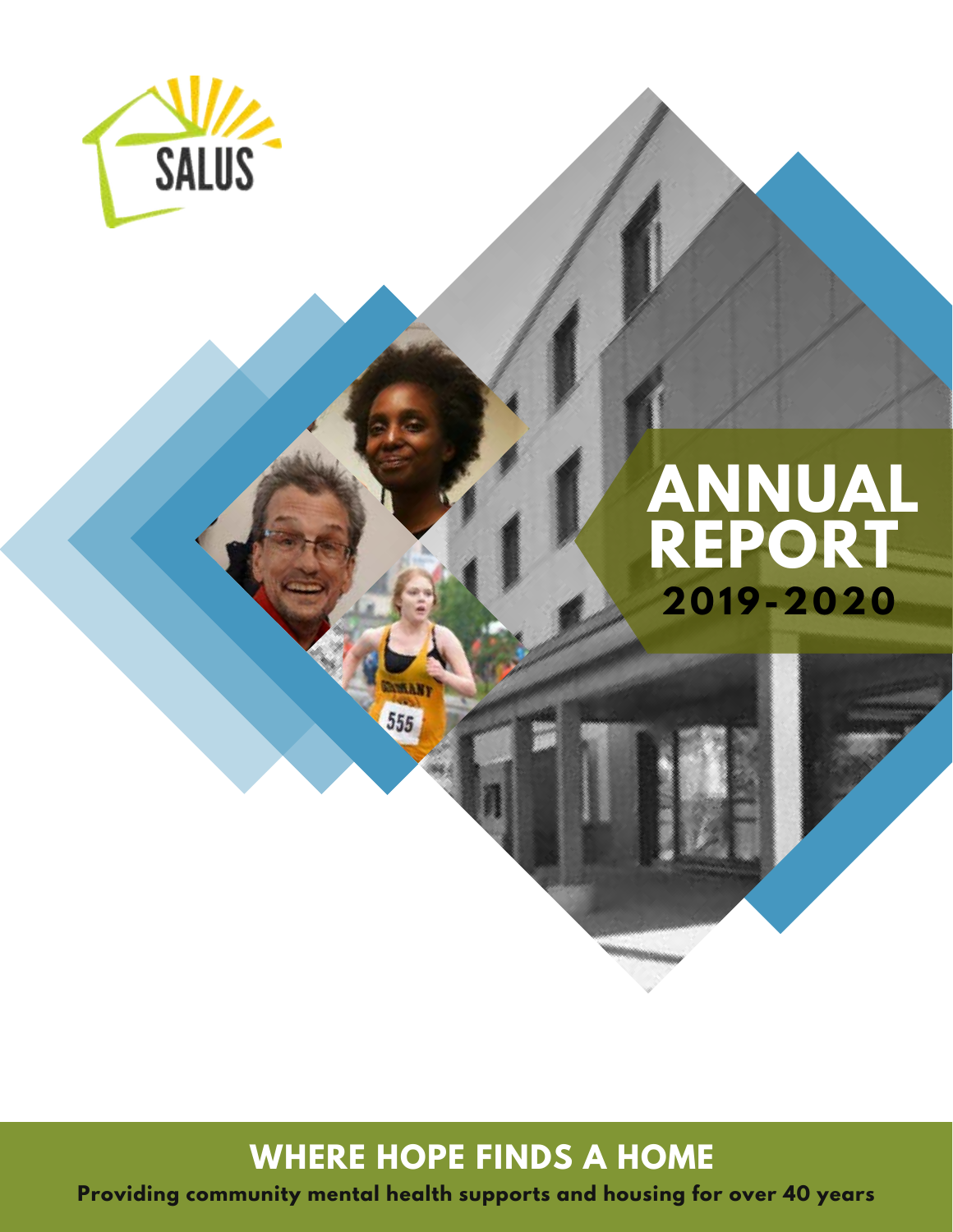

## **TABLE OF CONTENTS**



About Salus

**4**

**5**

**6**

**7**

**8**

Community Impact

Finances

Salus' Divest to Invest Strategy

Our Supporters

Housing

Transitional Rehabilitation Housing Programs

On-Site Support Services

Individual Support Services

Recreation

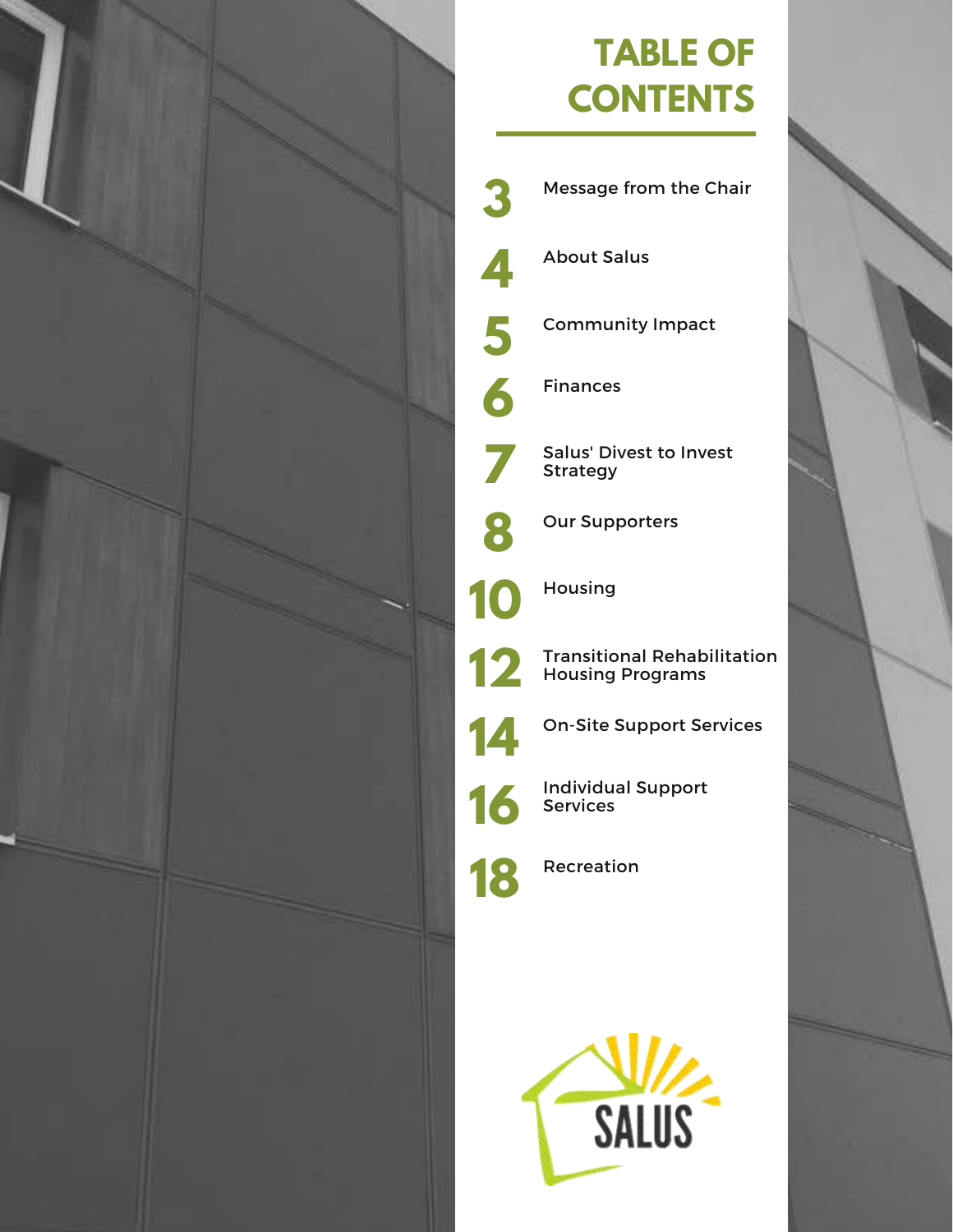## **MESSAGE FROM THE CHAIR**

In June 2019, I had the privilege of becoming the Chair of Ottawa Salus. On behalf of the Board of Directors and management team, I am pleased to share the 2019-20 Annual Report highlighting the achievements of the Corporation. It has been a productive year full of accomplishments.

The Salus management team and dedicated staff, led by Executive Director Lisa Ker, have advanced a number of important initiatives in the delivery of community mental health support services within the City of Ottawa. The key successes described in this report speak to their important work this past year towards the advancement of Salus' strategic goals:

- Foster and promote our supportive and inclusive culture, reflective of our core values.
- Seek new opportunities to promote well-being.
- Contribute to resolving unmet needs.
- Offer programs and services of the highest calibre.

In addition to offering our deepest appreciation for the outstanding efforts of our staff, I want to offer a heartfelt thank you to our Board of Directors and committee members, both existing and retiring, for their governance and stewardship of the organization. A special thank you to Paul Taylor and Dwayne Wright for their leadership. Paul stepped down as Board Chair on June 25, 2019, and continues to serve as Past Chair. Dwayne stepped down from the Board on June 26, 2019, after serving on countless Salus committees and as Board Chair from 2009 to 2016.

We close out our reporting year at March 31, 2020, in the midst of the first wave of the COVID-19 pandemic. As a provider of essential services, Salus remains committed to the well-being of our clients and staff, and to meeting the needs of our community and stakeholders. To learn more about Salus, our work, activities, impact and COVID-related service adjustments, I invite you to explore Salus' website at www.salusottawa.org.

amillo Frank

Camille Therriault-Power



### **BOARD OF DIRECTORS**

**CAMILLE THERRIAULT-POWER Chair**

**PAUL TAYLOR Past Chair**

**DEBORAH ROWAN-LEGG Vice Chair**

**SARAH BERTRAND Treasurer**

**SUSANNAH DALFEN Secretary**

**MICHELLE COMEAU Member At Large**

**Directors TIM MORAN BERNARD ETZINGER LINDSAY TAUB MICHEL BOULAY SANJAY SRIVASTAVA PHILIPPE LACHAPELLE MYLES KIRVAN HARPREET GREWAL FIONA MURRAY**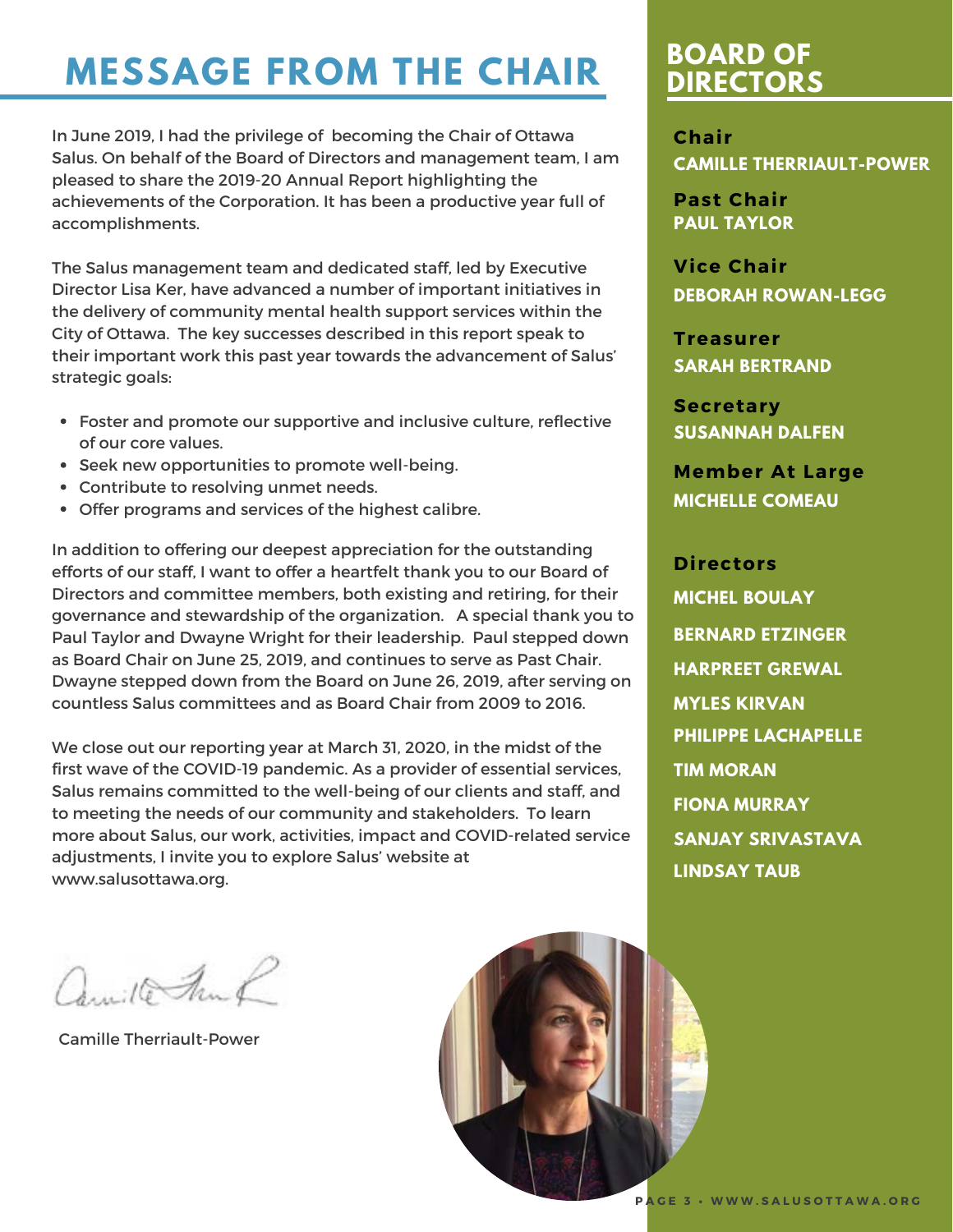### **ABOUT SALUS**

Ottawa Salus established a 3 year Strategic Plan in 2018. Its overarching Vision was confirmed through the organization's Mission and Values statements and four strategic goals were established to guide the work of the organization through to 2021. The 2019- 20 Annual Report represents the 2nd public progress report of the 3 year plan.

### **VISION**

Salus supports individuals with mental illness on their journey to well-being and independence within a community that respects individual abilities, potential, and special needs.

#### **MISSION**

We create opportunities for adults with mental illness to live in the community by providing housing and support services.

#### **VALUES**



We create a culture of inclusion based on trust, openness and dignity for all.



We strive for excellence in all that we do.



#### **Respect Quality Collaboration Integrity Compassion**

We work with others in cooperation and partnership, always looking for better ways to serve our clients.



We work with uncompromising fairness and honesty.



Our common purpose to serve and support brings meaning to our work.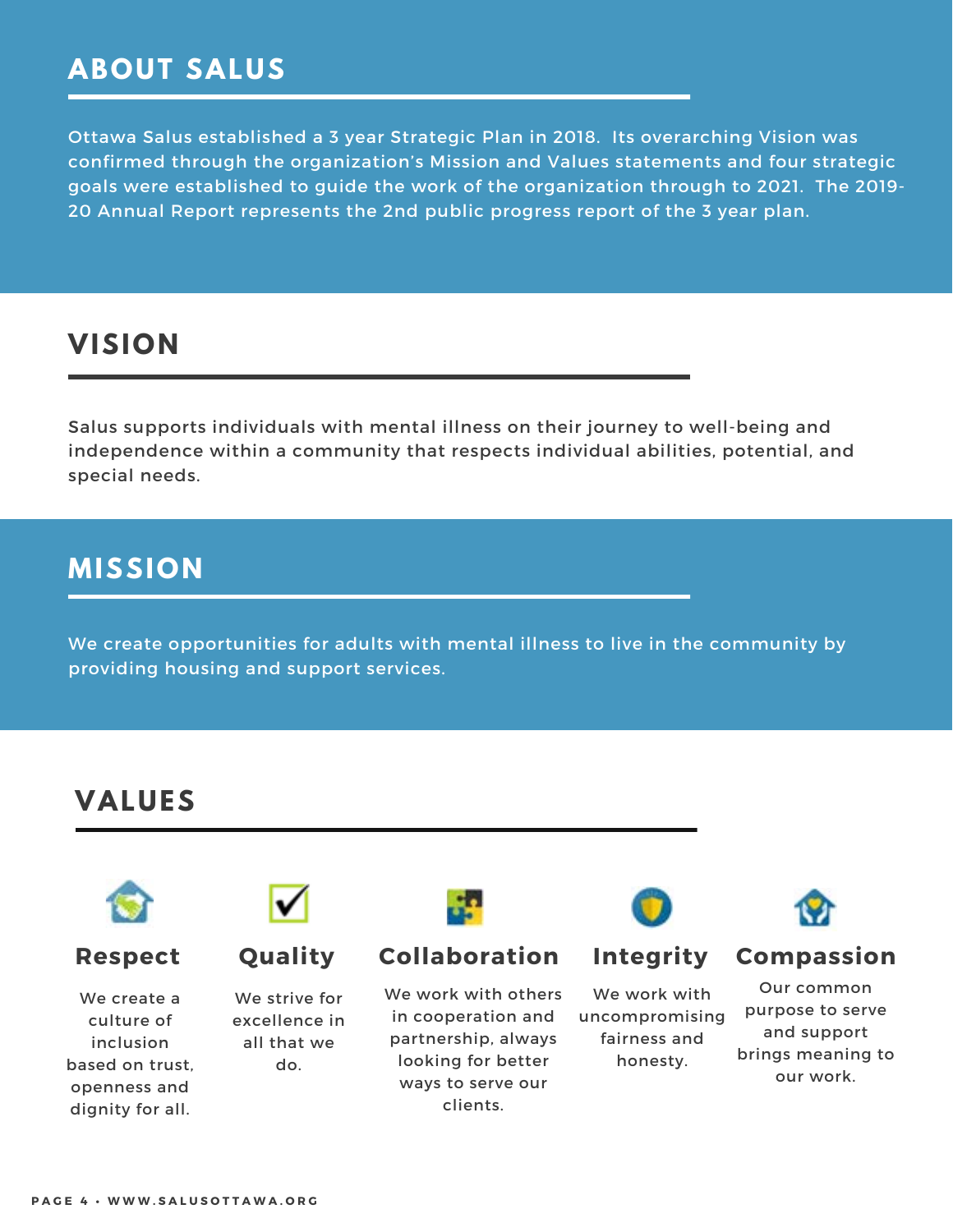## **COMMUNITY IMPACT**

Over the last 40 years, Ottawa Salus has grown into one of the City's largest organizations mandated to provide community support services and supportive housing exclusively to individuals living with severe and persistent mental illness, many of whom were previously homeless or at high risk of homelessness.

Many Salus clients struggle with compounding issues such as addictions, developmental disabilities, acquired brain injury, physical disabilities, poverty, and/or history of criminal behaviour. In response to these challenges, Salus has successfully developed expertise in concurrent disorders, dual diagnosis, forensic and psychosocial rehabilitation.

The stabilizing effect of Salus' mental health service offerings, in combination with affordable supportive housing, significantly reduces the high cost to the public associated with street involvement, institutional care, incarceration and long-term shelter stays.

**# O F C L I E N T S S U P P O R T E D I N 2 0 1 9 / 2 0 2 0**

**600+**

**P A G E 5 • W W W . S A L U S O T T A W A . O R G**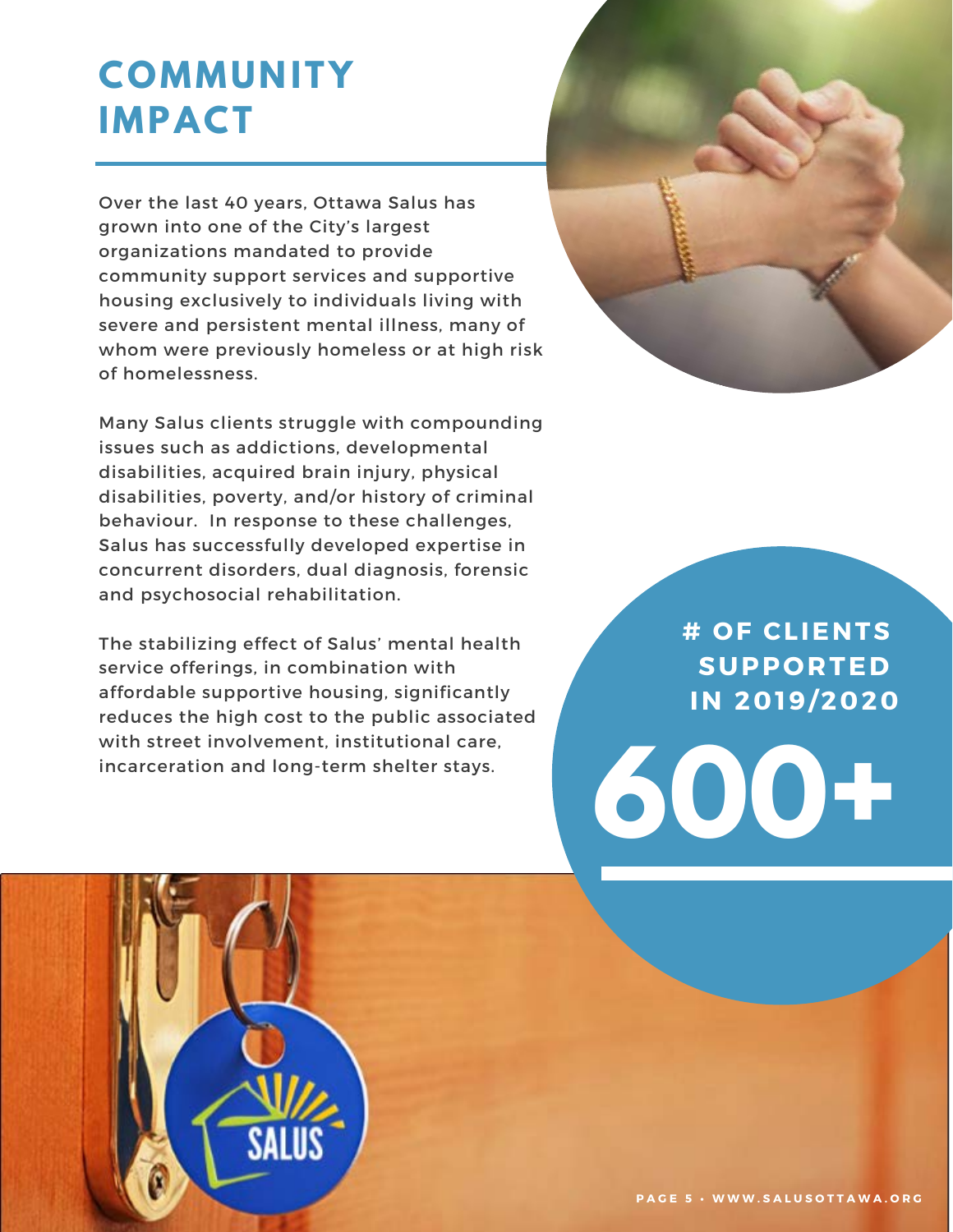## **FINANCES**

Ottawa Salus Corporation receives the majority of its funding from the Ministry of Health and the City of Ottawa. For the year ending March 31, 2020, the total funding received was \$6,520,580. Rental income of \$1,639,359, fundraising income of \$524,979 and other miscellaneous income of \$1,350,088 contributed to a total revenue of \$10,035,006 for Salus.

Once the recording of the programming and maintenance expenses was completed, a surplus of \$922,246 was achieved. The vast majority of this surplus was attributed to the sale of a property on Flora Street. Salus undertook \$400,614 of major renovations throughout the year, expenses offset by \$150,662 of planned replacement reserve contributions and one-time funding grants. Leaving Salus' replacement reserve funds at March 31, 2020 with a combined balance of \$833,270. Regular replacement reserve contributions are made as a requirement of our operating agreements and are critical for ensuring our ability to complete major repairs to the buildings in the future.

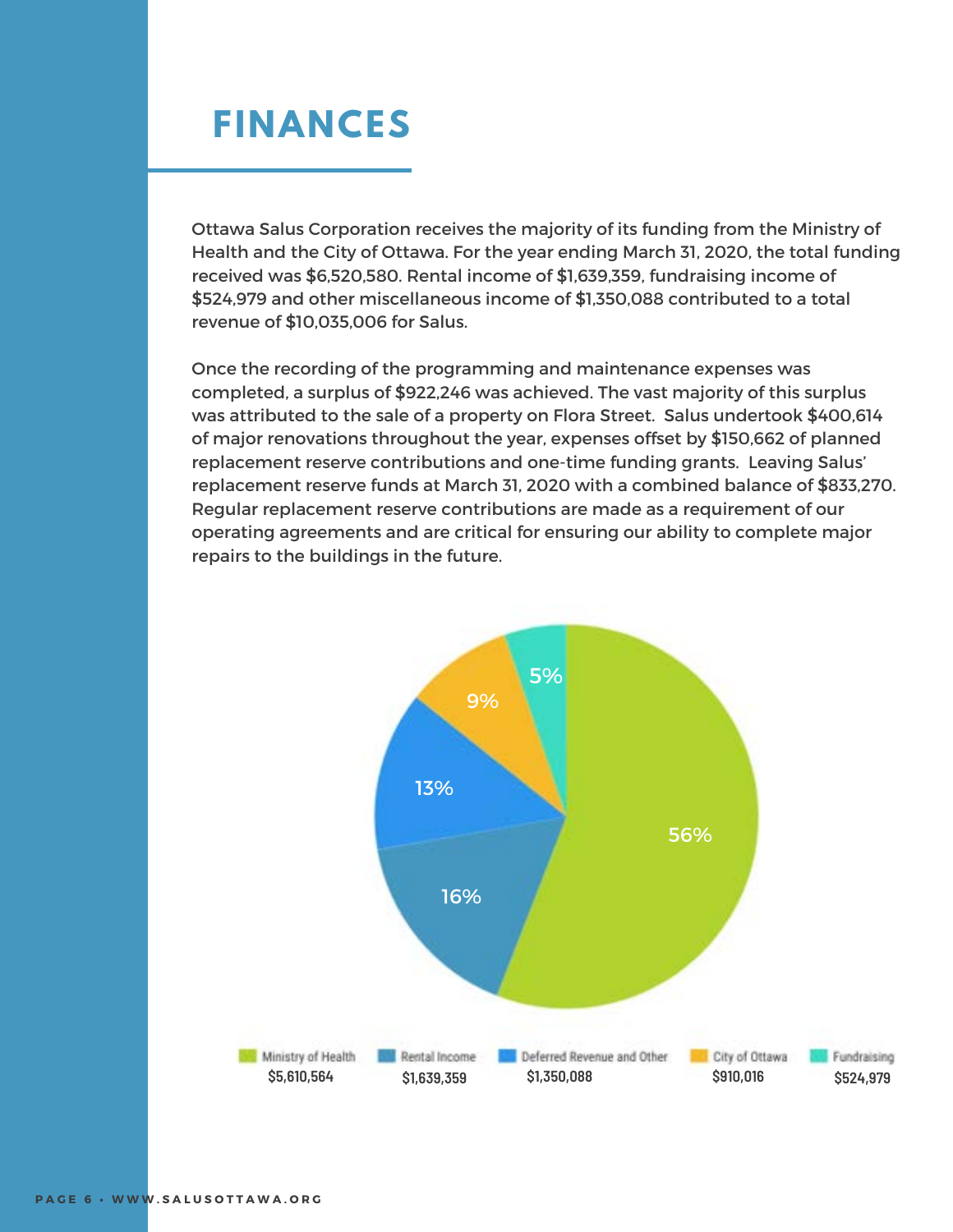

## **SALUS' 2019 DIVEST TO INVEST STRATEGY**

Over the last number of years, Salus has continued to pursue the expansion of available affordable housing units in order to meet the considerable demand for accommodation and support services for those in the Ottawa community living with mental illness. Salus has developed highly successful projects, established social housing partnerships, and negotiated rent supplement agreements in order to support its strategic objectives. A prime example would be its most recent Karen's Place project, which has won a number of awards and continues to receive recognition for its energy-efficient passive house design which has resulted in substantially lower environmental impacts and operating cost savings. At the same time, Salus continues to seek out ways to utilize its existing assets to the maximum extent possible in order to further its service objectives.

In 2019, Salus identified a unique and timely opportunity to leverage one of its properties by using the proceeds from its sale towards the acquisition of a larger, newer building, thereby maximizing the use of Salus' equity to better serve its clientele.

The Flora project was built in the early 1900's and had served the needs of Salus' clients for almost 20 years. With rising capital needs, limited remaining service life and development potential, favourable market conditions, and natural tenant turnover opportunities, made the property attractive for disposal. The proceeds from the sale of the Flora project were used to purchase a three storey walk-up on Churchill Avenue, built in 1995. Salus took possession of the new project on May 31, 2019, and immediately made a number of lifecycle capital improvements, resulting in energy savings and an enhanced living environment for its residents. The project also provides an opportunity for internal coordination of rent supplements for eligible tenants, an increasingly important option given the tight rental market and barriers to housing faced by many Salus clients.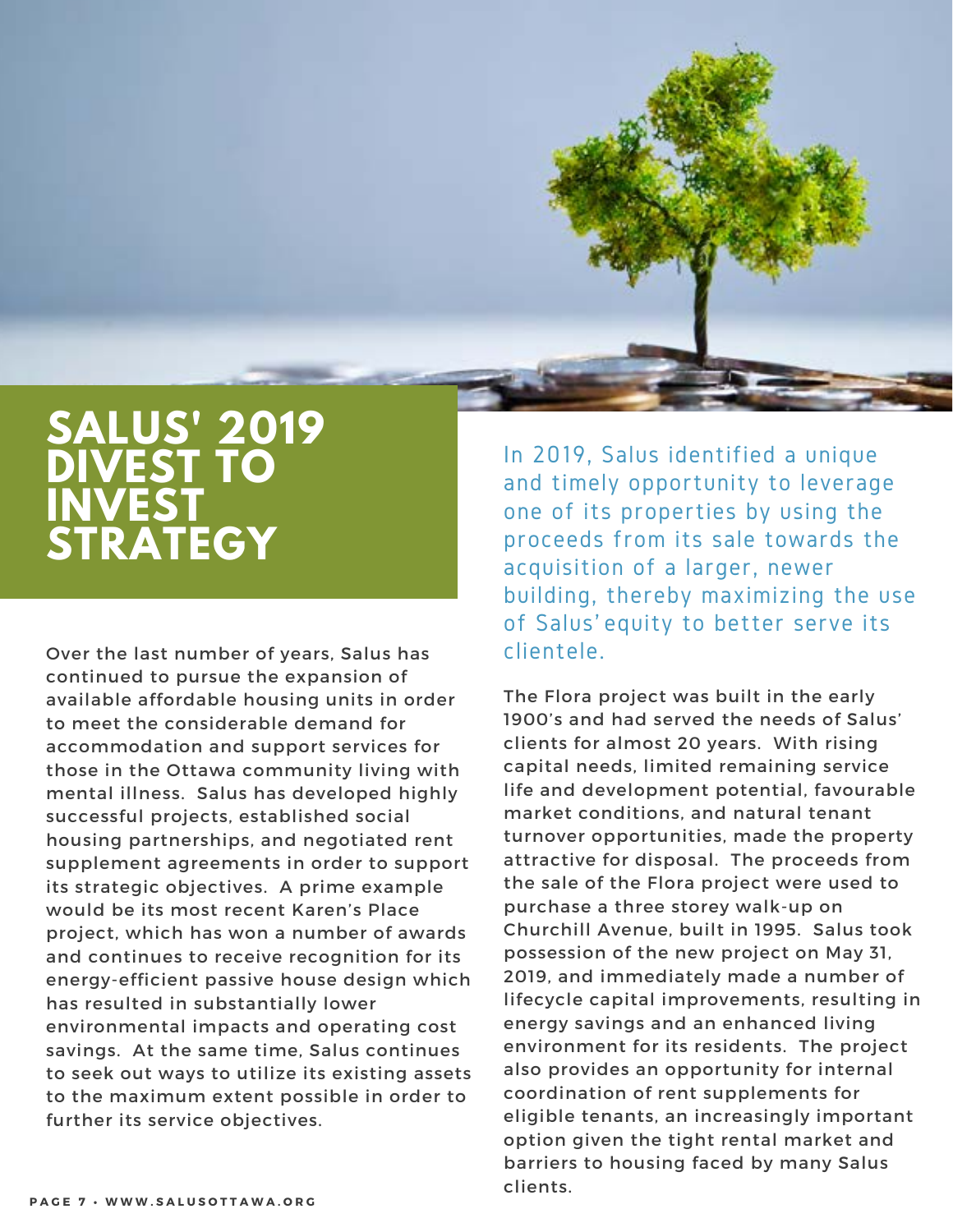## **OUR SUPPORTERS**

Donations and the philanthropic support of our community is critically important to Salus' ability to address service gaps and the unmet needs of our clients. Thank you to the 393 donors who gave a one-time or monthly gift this year. A gift to Salus is a gift to individuals in need of critical mental health supports and affordable housing.

Salus was also fortunate to benefit from the generosity of a number of caring supporters, who in addition to raising funds also helped raise mental health awareness.



## **SOIRÉE SALUS RAISED \$165,000**

The generous support of Ambassador of France and event host, Kareen Rispal, lead to the success of this exclusive event in support of Salus. With Master of Ceremonies Harley Finkelstein, and special guests including former Prime Minister Joe Clark and his wife Maureen McTeer, Sharon Johnston, Ambassador of Germany Sabine Sparwasser and Honoured Patron Shirley Greenberg, it was an evening to remember.

### **CRABTREE FOUNDATION DONATED \$21,000**

The support of the Crabtree Foundation helped fund Salus' Concurrent Disorders program. Through a formal service agreement with Rideauwood Addiction and Family Services, this program teams an addiction specialist with Salus case managers to support clients in their addiction recovery goals.

### **EXPLORING MENTAL HEALTH AND STIGMA RAISED \$5,500**

On January 29, **Bell Let's Talk Day**, community members Brenda Pichette and Patty Freel organized **Exploring Mental Health and Stigma**, a fundraising and awareness event in support of Ottawa Salus and the Royal Ottawa Health Care Group. Distinguished speakers and authors included Sharon Johnston, Susan Doherty, psychologist Dr. Nicola Wright, and Jason Finucan.

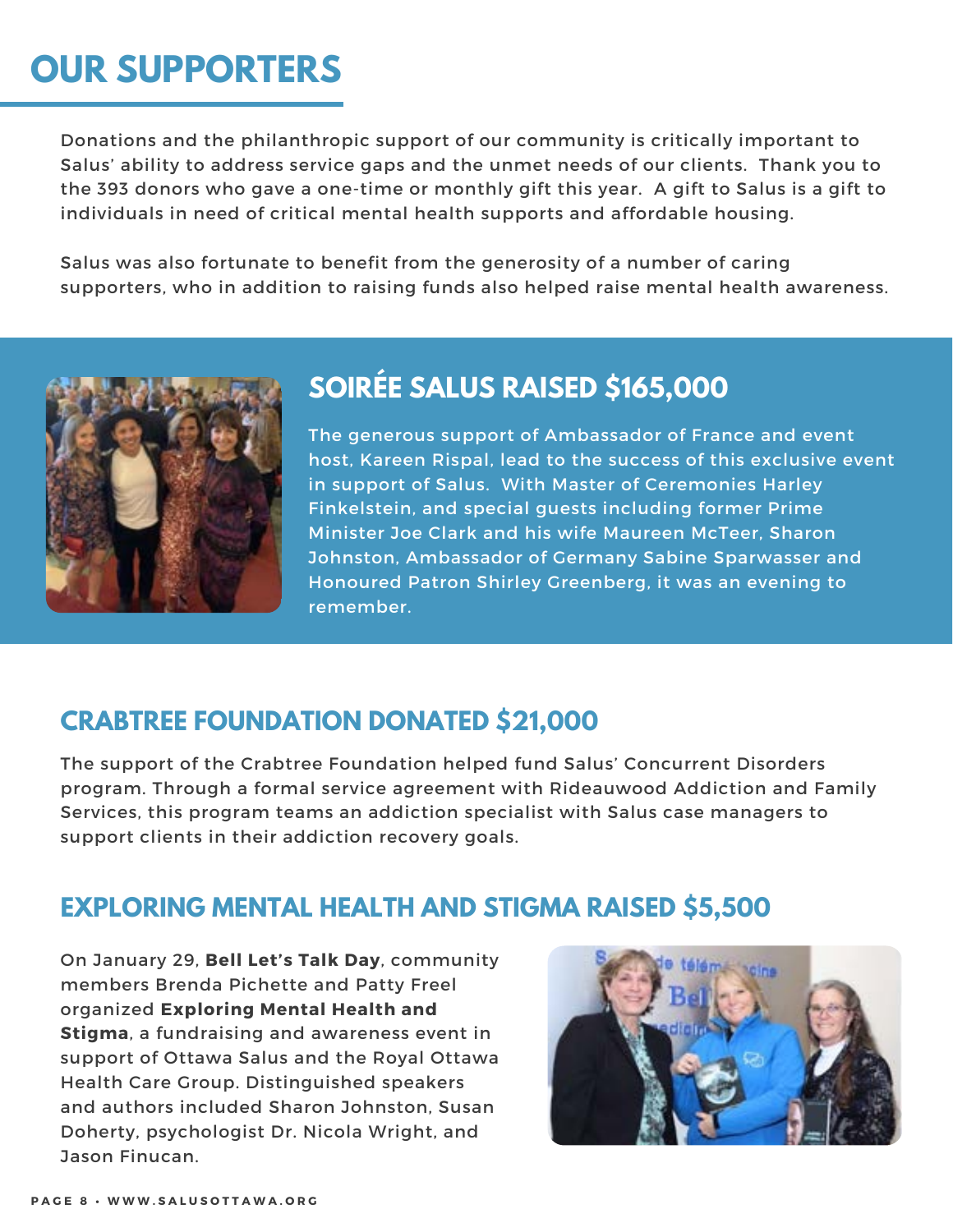#### **REAL ESTATE SECTOR SUPPORT: \$5,000**

The Realtors Care Foundation and the Ottawa Real Estate Board, championed by Realtor Scott Arial, provided funding for much-needed living room furnishings for two Salus shared living environments, home to 15 individuals.



## **DONATIONS TO SALUS IN 2019-2020:**

INDIVIDUAL GIVING, ESTATES, AND TRUSTS \$370,887

FOUNDATIONS OR CORPORATIONS: \$154,092

Thank you for your generous support!



#### **COMMUNITY OUTREACH**

Salus, through its partnership with the Westboro BIA, participated in important profile-raising community events like **Fuse Festival** and **Wickedly Westboro**.

Salus was also honoured to be chosen as the charitable beneficiary of City Councillor, Catherine McKenney's annual constituent holiday gathering as well as for Ottawa **Porchfest 2019**.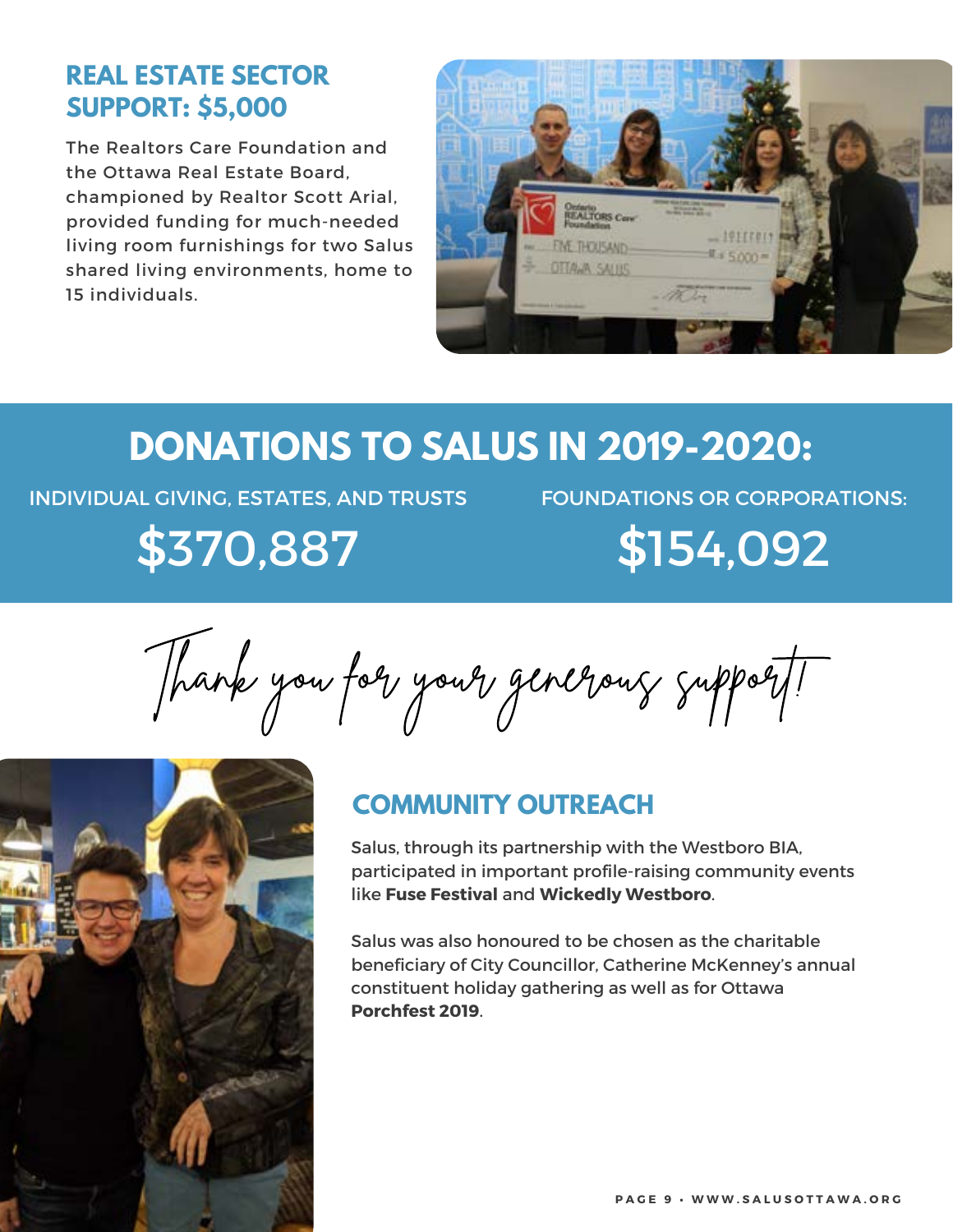## **HOUSING**

Salus recognizes that for individuals recovering from mental illness "one size does not fit all" in terms of housing needs. The different types of housing models delivered by Salus include:

Transitional Housing

Short-term intensive **transitional rehabilitation housing program** for people who are leaving hospital and require a high level of rehabilitation support to develop skills and link to supports required to live a satisfying life in the community.

Supportive Housing

Typically connotes a situation where supports are linked to a specific building or community and staff provide **on-site support services** to all who live there.

Supported Housing

Involves **individual support services** which are portable and not connected to the housing site.

Operating multiple housing models, in a variety of settings, enables Salus to offer a flexible range of affordable housing opportunities with support services to clients depending on their particular situation and support needs.

Ottawa Salus owned and operated homes are located in the neighbourhoods of Bells Corners, Billings Bridge, Carlington, Centretown, Hintonburg, Old Ottawa South, New Edinburgh and Westboro. Formalized partnerships with private landlords, social housing providers such as Ottawa Community Housing Corporation and Centretown Citizens Ottawa Corporation, and negotiated agreements with the Ministry of Health Long-Term Care and the City of Ottawa for rent subsidies play a critical role in ensuring integrated affordable housing opportunities for Salus clients in the broader Ottawa community.



## **AFFORDABLE HOUSING OPPORTUNITIES**

**368**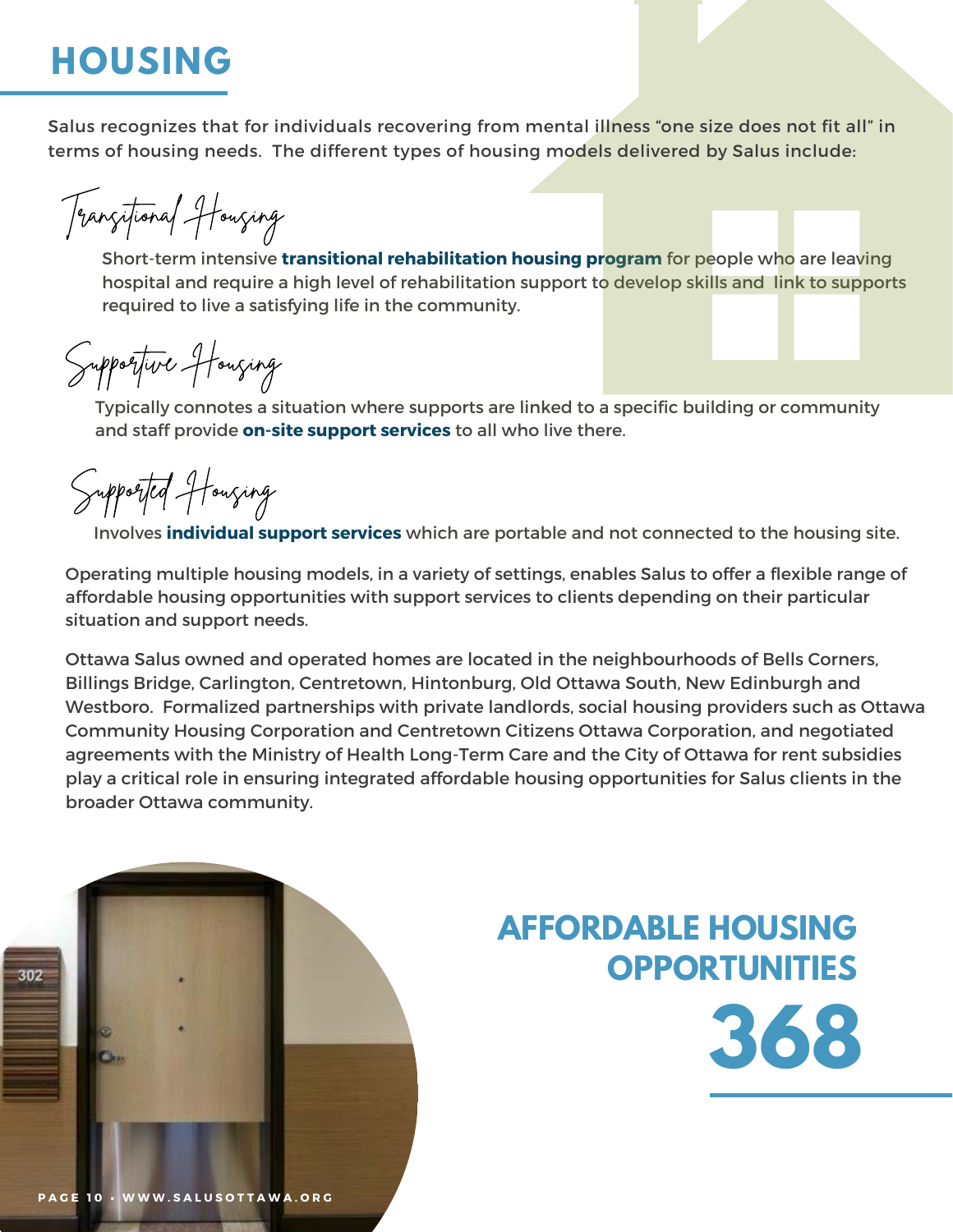PAGE 11 · WWW.SALUSOTTAWA.ORG

**1,437**

**# OF TENANT MAINTENANCE REQUESTS**

**\$400,614**

**2019/20 CAPITAL EXPENSES**

**30+ million**

**PORTFOLIO VALUE**

**14**

**SALUS OWNED OPERATED BUILDINGS**

> **MOST RECENT ACQUISITION**

**2019**

**THE REAL PROPERTY** 

**2016**

**MOST RECENT NEW DEVELOPMENT**

**AVERAGE AGE OF BUILDINGS**

**55 yrs**

**HOUSING PORTFOLIO**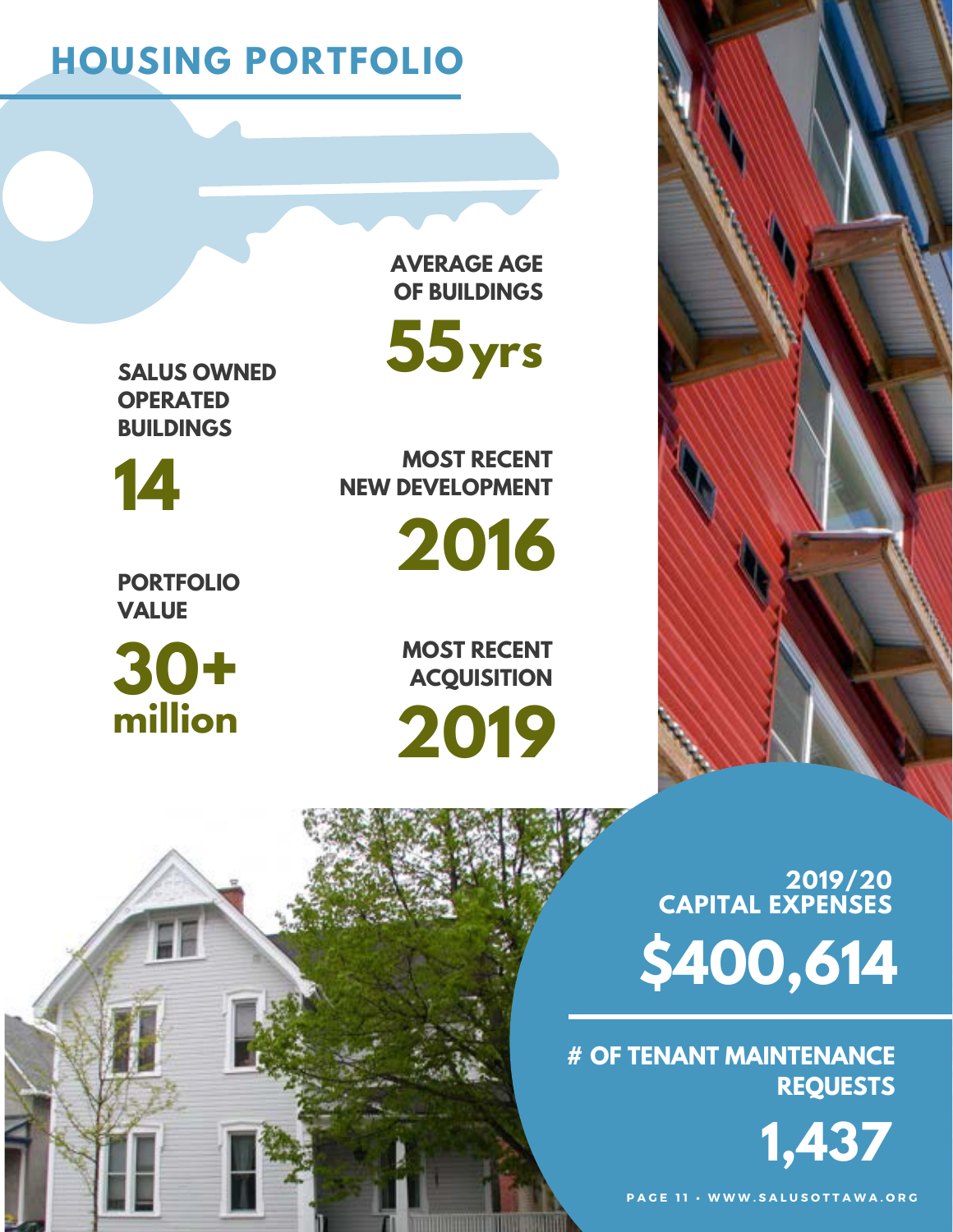## **Fisher (TRHP)**

The Fisher Transitional Rehabilitation Housing Program (TRHP) provides a supportive living environment that promotes mental health recovery through rehabilitation activities, peer support and wellness plans tailored to individual needs. Fisher program participants enter the program by referral from Ottawa hospitals, through longstanding partnerships and collaboration that aims to transition clients from hospital to community living environments.

While enrolled in the program, Fisher participants work to achieve individual goals through participation in groups and individual support activities. Most people identify independent living as a recovery goal. The Fisher staff team works with participants to help them achieve the housing of their choice that also matches their level of independent living skills and abilities.

Eleven program participants graduated from the program in the 2019-20 fiscal year. Of these people, most were able to realize their housing of choice. Four clients transitioned to independent Salus units with on-site Community Development and Salus Case Management or community support from an Assertive Community Treatment team. Three people moved into Salus Shared Living environments with on-site supports in the program and additional supports in the community. These transitions to Salus housing were facilitated collaboratively, with every facet of the agency taking a part, from housing and finance/administration to case management and community development. Three people transitioned to independent living in the community and one person returned to their former living environment.

Many of the clients who graduated this fiscal year are thriving in their new living environments as they continue on their paths to recovery in mental health.

*"This program transformed me from total dependence, due to my illness, to total independence, within one year. If I was told this transformation would happen to me, I would have thought "it's IMPOSSIBLE!" It covered all life's aspects. The staff was respectful, encouraging, supportive, and had the best interest of the clients in their hearts."*

Fisher graduate, 2021

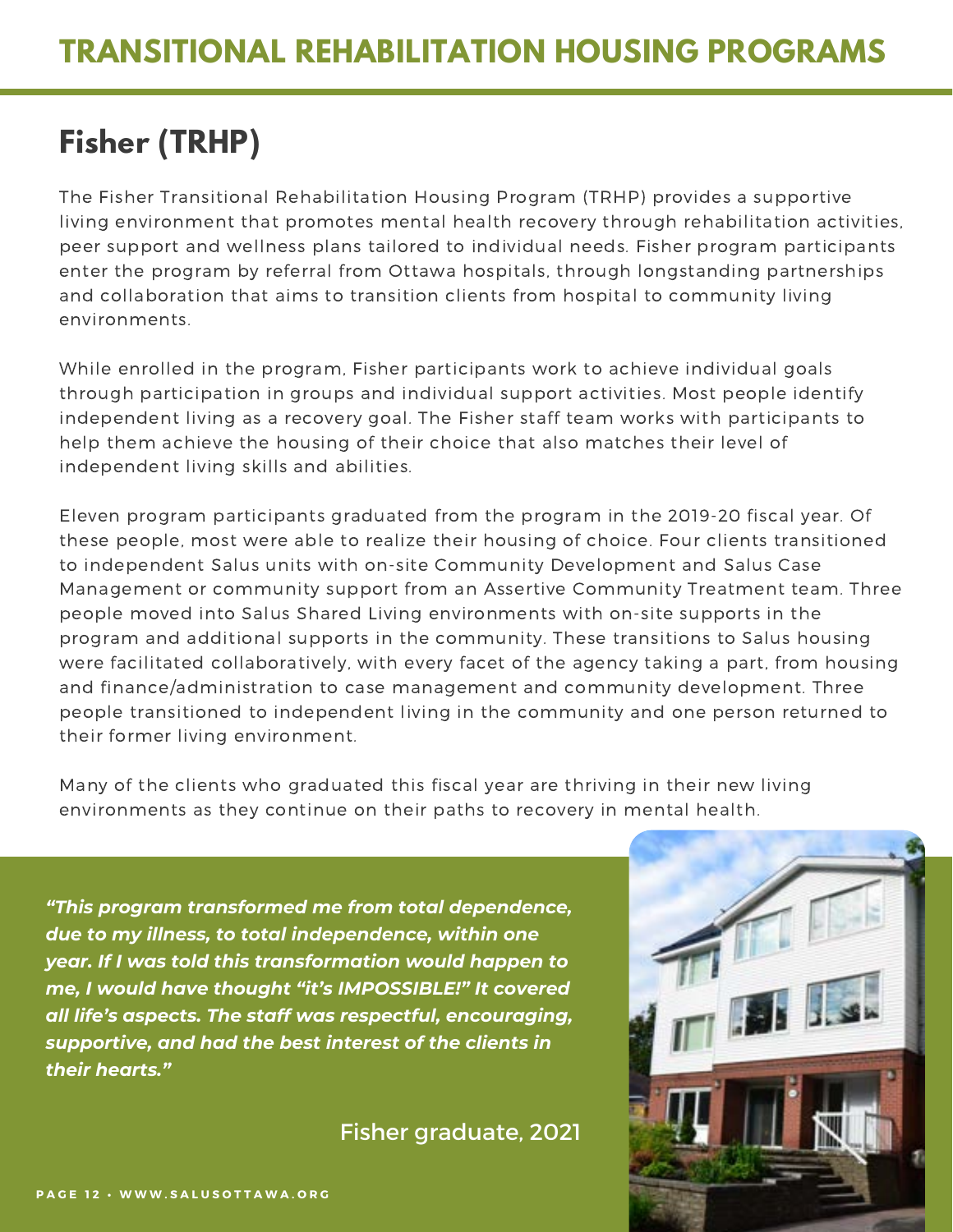## **Grove (TRHP)**

The Grove Transitional Rehabilitation Housing Program (TRHP) is a partnership between Salus, the Royal Ottawa Health Care Group and the Canadian Mental Health Association Ottawa.

The partnership was established in 2007 with a goal of easing the community transitions for clients in the forensic mental health system exiting hospital. This recoveryoriented program focuses on developing independent living skills, coping strategies and insight around one's own mental health. In addition to the four beds within the 24 hour staffed residence, the Grove TRHP includes a remote service component. Four program participants are housed in scattered satellite apartments with Salus administered; Ministry of Health rent supplements for affordability.

2019/20 Grove THRP service enhancements include the creation of the Grove Alumni Group – a peer facilitated group aimed at building informal social support, connection and a sense of belonging for Grove graduates.

# # of Program Participants **8**

*"Spending time at Grove, the staff were always supportive. Any questions or problems that came up when I was going through, they were able to support me and help me work things out. Grove was very accommodating with supporting me while I finished school. They allowed me to transition to my own place once I finished my term and felt ready to search for a place. When it came time to move to my own apartment, I had a lot of assistance from staff. The transition to my own place was very stress free and it went smoothly. Now that I'm in my own apartment, the Alumni Group is great. It gives us a sense of community."*

– Zakary



**5 # of Program Graduates**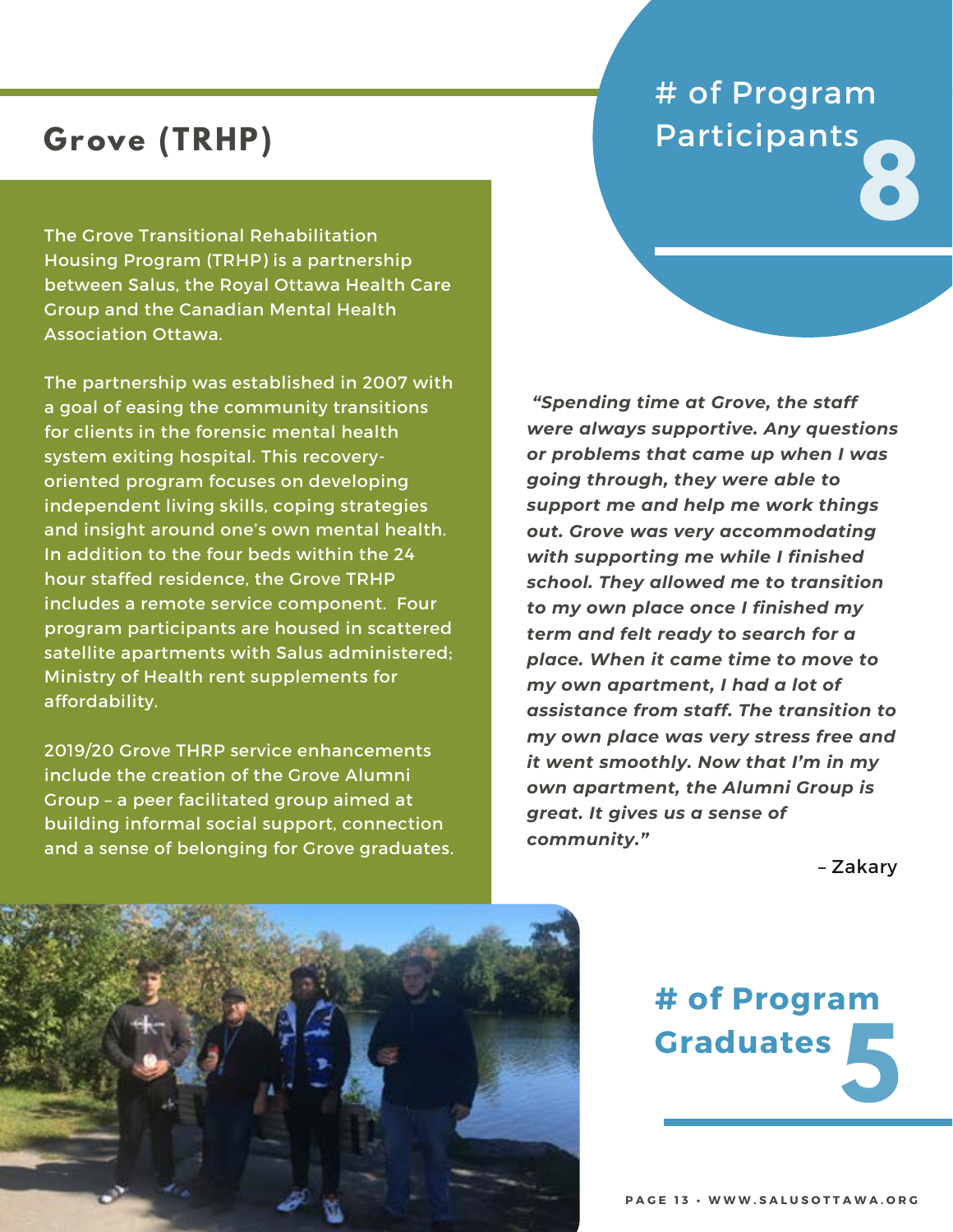## **ON-SITE SUPPORT SERVICES**

## **COMMUNITY DEVELOPMENT**

Community developers support tenants' individual recovery, help ensure successful tenancies in individual settings and foster healthy community integration.

What do community developers do?



#### **On-site individual support which aims to:**

- encourage independent living
- help tenants maintain a successful tenancy
- ensure a person's well-being
- resolve issues in short order.





#### **Group programming of scheduled activities around a common theme:**

Isolation has been identified as one of the greatest difficulties for our tenants striving to live independently. Group programming is wide ranging with a goal of breaking social isolation. Examples**:**

- provide community information
- discuss current issues
- teach cooking and nutrition
- provide a veterinarian outreach clinic



#### **Community linking and brokering:**

- collect and disperse information about resources in the community, which vary from the institutional to smaller, local services.
- Organize group information sessions from representatives of these community agencies or services.

## **# of Community Development contacts**

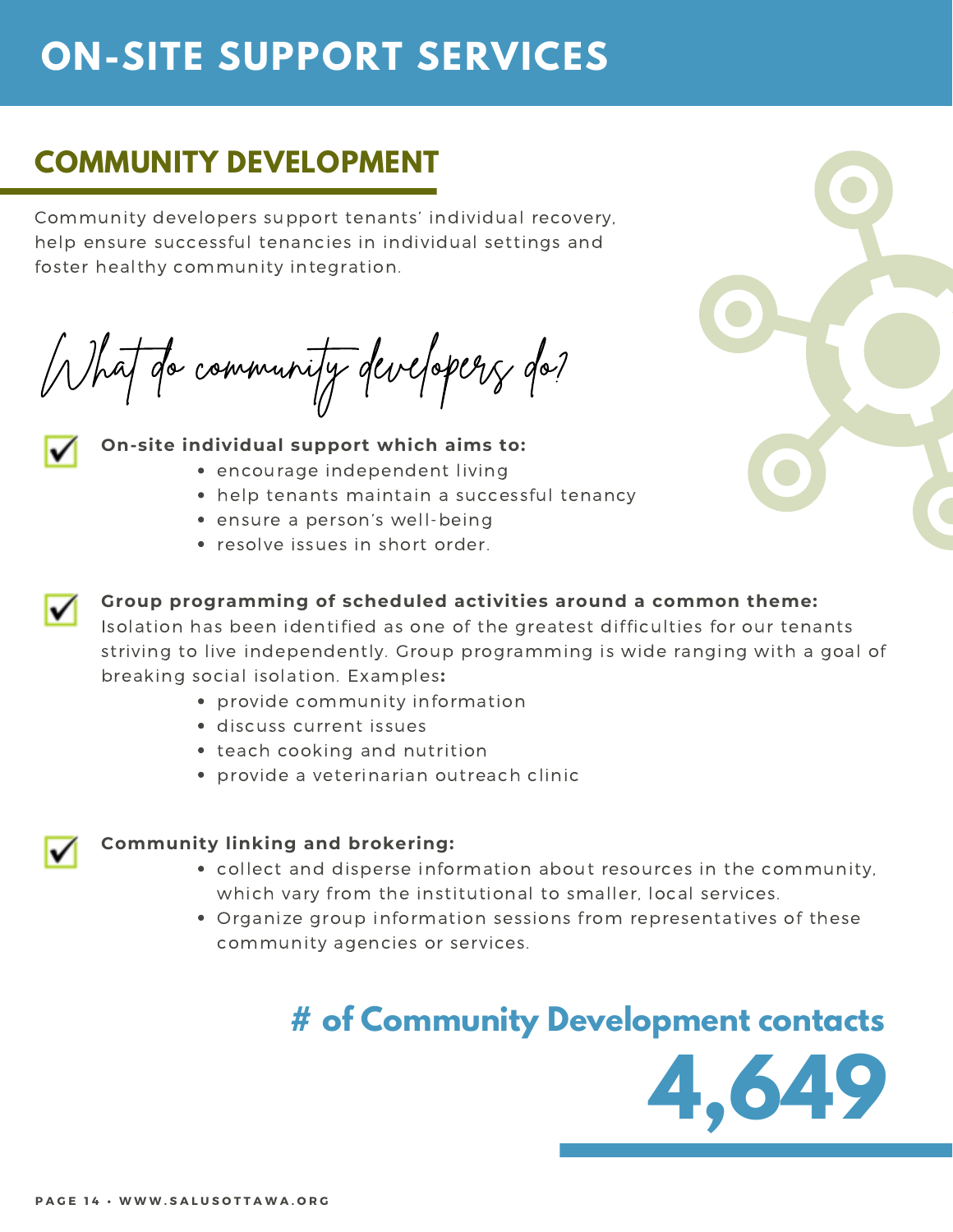## **SHARED LIVING SERVICES**

Shared Living rehabilitation workers support tenants' individual recovery, help ensure successful tenancies in a group setting and foster healthy community integration.

What do rehabilitation workers do?



#### **On-site individual support which aims to:**

- help tenants maintain a successful tenancy.
- ensure a person's well-being using psychosocial rehabilitation for individual as well as interpersonal relationships.
- resolve issues in short order, whether individual or group living related.



#### **Education around a common theme.**

Again here, psychosocial rehabilitation is key in teaching and informing tenants about such topics. Examples**:**

- provide community information.
- discuss current issues.
- teach how to negotiate between one another.
- teach cooking and nutrition.

#### **Community linking and brokering**

- collect and disperse information about resources in the community, which vary from institutional to smaller, local services.
	- organize activities to help tenants integrate into the community.

Contrary to most Salus employees, and contrary to most frontline employees in the field of mental health and addictions, rehabilitation workers at Cooper and Crichton work their whole days within their clients' home.

# **Shared Living Capacity**

**15**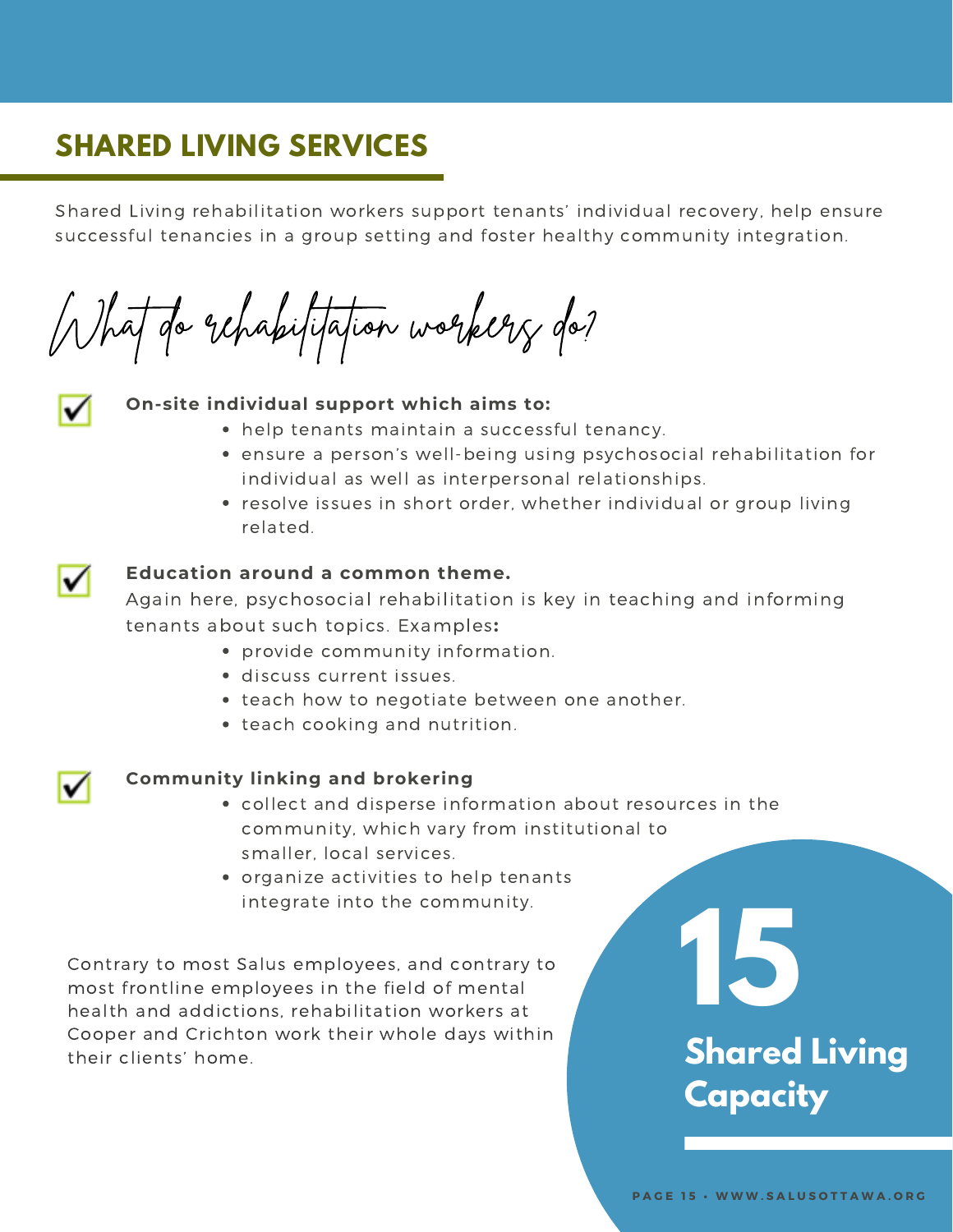## **INDIVIDUAL SUPPORT SERVICES**

## **CASE MANAGEMENT**

In 2019/20, Salus supported 359 individuals through the delivery of five different case management programs.

These programs are distinguished primarily by client intake source and client language preference.

| <b>CASE</b><br><b>MANAGEMENT</b><br>(CM PROGRAM)                                                    | 2019/20<br><b>STAFFING</b> | INTAKE SOURCE AND SPECIFICITY                                                                                                                                                                              |
|-----------------------------------------------------------------------------------------------------|----------------------------|------------------------------------------------------------------------------------------------------------------------------------------------------------------------------------------------------------|
| Anglophone CM Program<br>*Service capacity in ASL<br>(American Sign Language)                       | 11                         | Centralized intake by the Mental Health<br>Community Support Services of Ottawa<br>The majority of clients are housed outside of<br>Salus in the broader community.                                        |
| Francophone CM Program<br>*Service capacity in Spanish<br>and LSQ (Langue des<br>signes québécoise) | 4                          |                                                                                                                                                                                                            |
| Shelters to Homes Program<br>*Service capacity in ASL                                               | 3                          | Clients experiencing homelessness;<br>referred by Ottawa area shelters.<br>100% of clients are housed within Salus                                                                                         |
| Support to Social<br><b>Housing Program</b>                                                         | 3                          | 100% Ottawa Community Housing<br>Corporation (OCHC) referrals.<br>Clients are tenants of four (4) OCHC buildings.                                                                                          |
| Forensic Supportive<br><b>Housing Program</b>                                                       | $3+$                       | Clients are graduates of the Transitional<br>Rehabilitation Housing Programs in Ottawa. Clients<br>require long-term intensive support and are housed<br>in the community with access to a rent supplement |

#### **# OF CASE MANAGEMENT CLIENT CONTACTS**

**17,222**

**PAGE 16 · WWW.SALUSOTTAWA.ORG**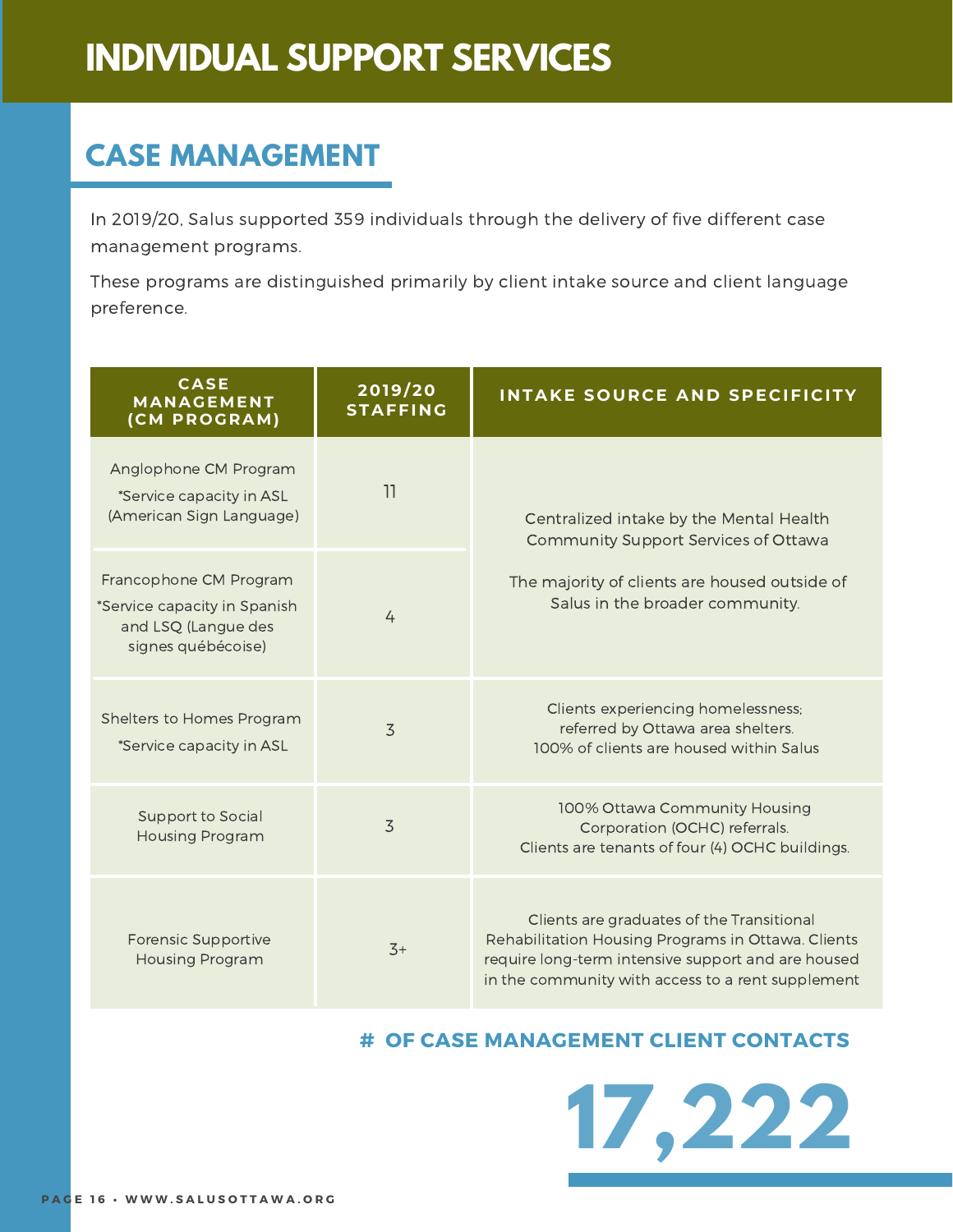The core work of case management is the same across each program. The main three (3) objectives are:



Case managers provide individualized, flexible and client directed support to individuals living with severe and persistent mental illness. Case managers focus on the client's strengths, interests, and abilities, helping them build a foundation for taking ownership of their own recovery process. Service offerings address all life domains and include, but are not limited to, collaborative service planning, advocacy, skills teaching, supportive counselling, and community referrals. Recovery means many things for different people but usually involves a process of change whereby individuals work to improve their own health and wellness to live a meaningful life in a community of their choice.

#### ELIGIBILITY CRITERIA FOR CASE MANAGEMENT SERVICES:



Severe and persistent mental illness



Goals to work towards recovery



Willingness to work collaboratively with supports

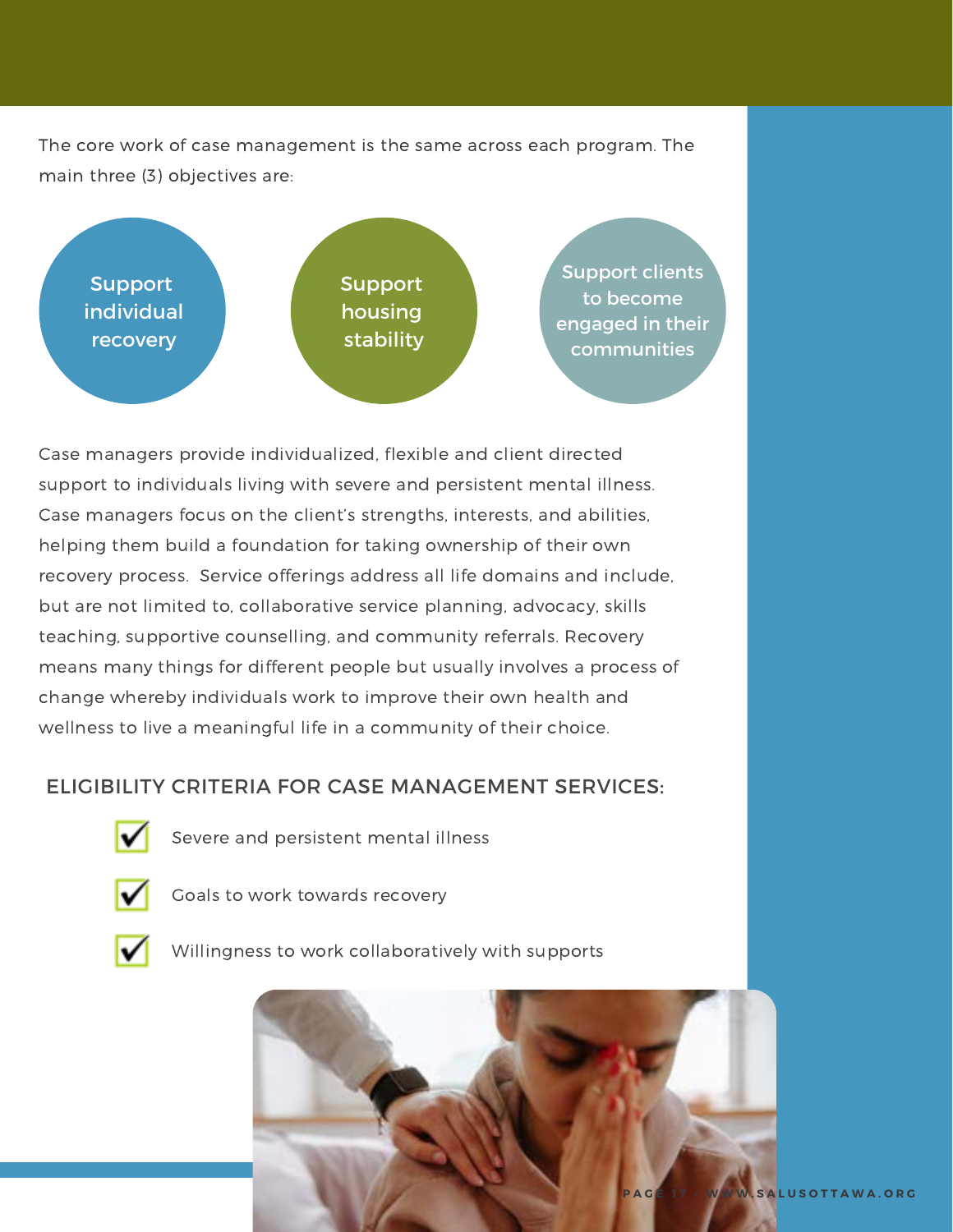# **RECREATION PROGRAM**

The Salus Recreation Program offers recreation and leisure activities to clients and tenants. The program is aimed at enhancing client and tenant experience in the community. The goals of the recreation program are to increase physical and mental health and encourage social interaction and skill-building, all in a supportive environment. The participants are a diverse group of people, many of whom would otherwise not have access to these activities.

The Salus Running Group has been offered by the Recreation Program since 2012. Dozens of runners have participated in the program over the years. In 2019/20 there were five dedicated runners in the group, practicing twice a week and supported by Salus REC staff. Two of the team members even ran through the winter! The team completed three 5km races: the **Redemption Run**, the **Centennial 5K**, and the **Great Big Cookie Run**. A great way to increase physical fitness!

266

It was a great year for the Recreation Program, lead by Denis Savard and Julie McBrien, two long term staff members with a combined length of service at Salus of over 66 years!

Other REC activities this year fall into two categories, creative and social groups and Salus group outings. Creative groups such as the **Creative Cafe** live music events and **Women in Friendship** craft and knitting groups encourage clients to try new activities and hobbies, socialize with others and gain new skills. Group outings such as the **Ganonoque Boat Cruise**, the Salus picnic and the **Alight at Night** holiday event provided opportunities for clients and tenants to travel to events outside of Ottawa, interact with others and have fun! Up to 30 clients and tenants participated in these groups and outings, with over 150 people celebrating the holiday season at the Salus Holiday Party.



PAGE 18 · WWW.SALUSOTTAWA.ORG